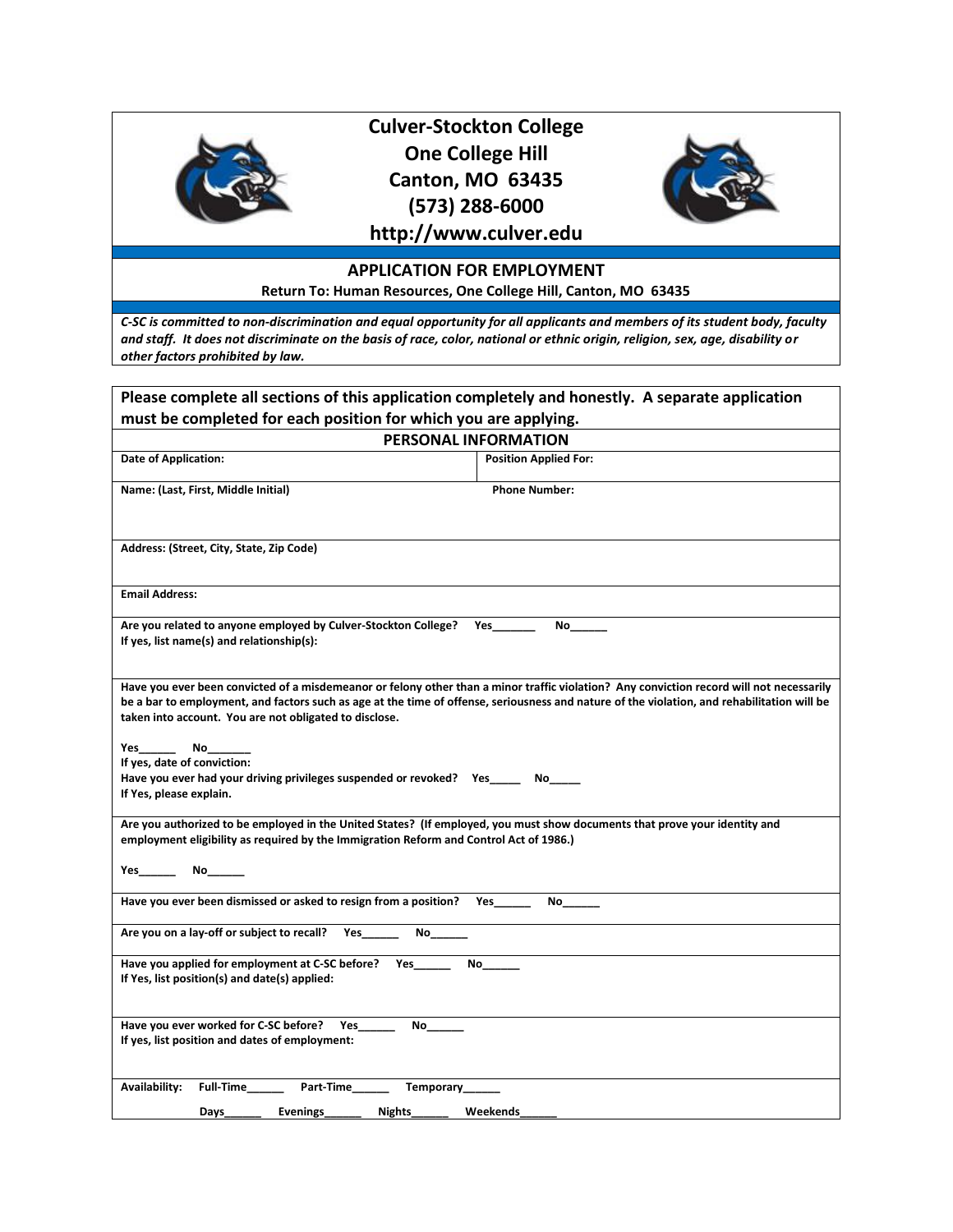|                                                                                 | <b>EDUCATION AND SKILLS:</b>                                                                                                                                                                                                                                          |                |                                                       |
|---------------------------------------------------------------------------------|-----------------------------------------------------------------------------------------------------------------------------------------------------------------------------------------------------------------------------------------------------------------------|----------------|-------------------------------------------------------|
|                                                                                 | List all education beginning with most recent. Indicate a diploma or degree, if completed, including GED if obtained.                                                                                                                                                 |                |                                                       |
| Name of School                                                                  | <b>Location of School</b>                                                                                                                                                                                                                                             | Degree & Major | <b>Years Completed</b>                                |
| College:                                                                        |                                                                                                                                                                                                                                                                       |                |                                                       |
| College:                                                                        |                                                                                                                                                                                                                                                                       |                |                                                       |
| Other:                                                                          |                                                                                                                                                                                                                                                                       |                |                                                       |
| High School/GED:                                                                |                                                                                                                                                                                                                                                                       |                |                                                       |
| <b>Honors Received:</b>                                                         |                                                                                                                                                                                                                                                                       |                |                                                       |
| <b>OFFICE/COMPUTER SKILLS:</b><br>Mark all that you know how to do efficiently. |                                                                                                                                                                                                                                                                       |                |                                                       |
|                                                                                 |                                                                                                                                                                                                                                                                       |                |                                                       |
| <b>Keyboarding</b><br><b>Filing</b>                                             | Switchboard<br><b>Data Entry</b>                                                                                                                                                                                                                                      |                | <b>Word Processing</b><br><b>Mail/Postage Machine</b> |
| <b>Spreadsheets</b>                                                             | <b>Databases</b>                                                                                                                                                                                                                                                      |                | Internet/Email                                        |
|                                                                                 | <b>RELATED SKILLS/CERTIFICATIONS:</b>                                                                                                                                                                                                                                 |                |                                                       |
|                                                                                 | List technical or specialized skills/credentials relevant to this job, certifications, professional licenses, registrations held (include<br>certifications/registration number and expiration date) and knowledge of any computer programming languages or software. |                |                                                       |
|                                                                                 |                                                                                                                                                                                                                                                                       |                |                                                       |
|                                                                                 |                                                                                                                                                                                                                                                                       |                |                                                       |
|                                                                                 |                                                                                                                                                                                                                                                                       |                |                                                       |
|                                                                                 |                                                                                                                                                                                                                                                                       |                |                                                       |

### **EMPLOYMENT HISTORY:**

**List all employment, including military and volunteer services, starting with the most current position held. Show employment history for at least 10 years or from the time you left school. Use additional sheets as necessary. Please explain gaps in employment history.**

| <b>Position Title:</b>            |                                   | Dates Employed (month/year):<br>From: $\qquad \qquad$ To: $\qquad \qquad$ |                                                                                              |
|-----------------------------------|-----------------------------------|---------------------------------------------------------------------------|----------------------------------------------------------------------------------------------|
| <b>Employer Name and Address:</b> |                                   | Salary:                                                                   |                                                                                              |
|                                   |                                   | Start \$                                                                  | Finish $\frac{\xi_{\text{max}}}{\xi_{\text{max}}}-\frac{\xi_{\text{max}}}{\xi_{\text{max}}}$ |
| <b>Supervisor's Name/Title:</b>   | <b>Supervisor's Phone Number:</b> |                                                                           | <b>Employment Status:</b><br>Full-Time Temp<br>Part-Time_____                                |
| <b>Briefly Describe Duties:</b>   |                                   |                                                                           |                                                                                              |
| <b>Reason for Leaving:</b>        |                                   |                                                                           |                                                                                              |
| May We Contact:<br>Yes<br>No      |                                   | If Yes:<br><b>Before Interview</b>                                        | <b>After Interview</b>                                                                       |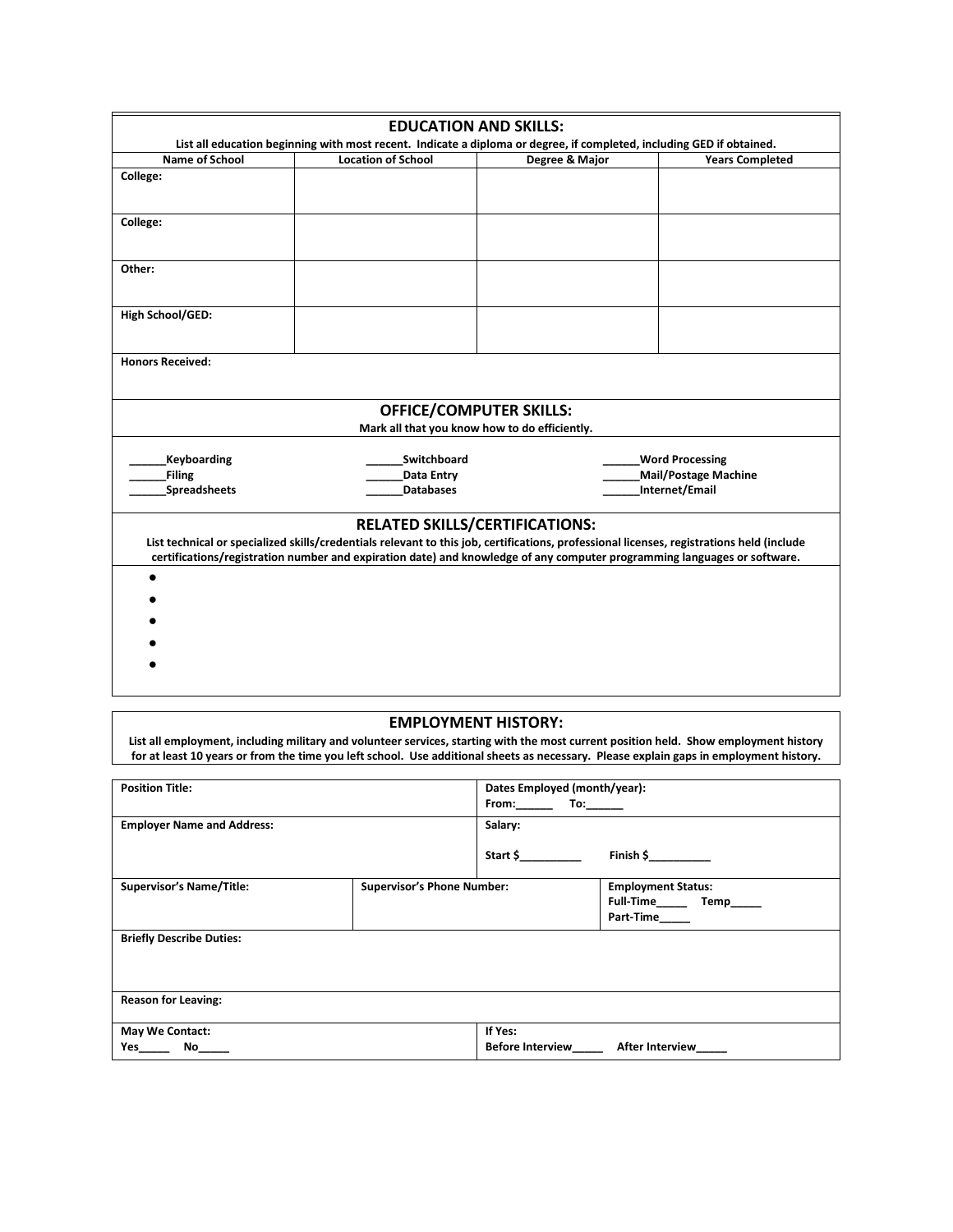| <b>EMPLOYMENT HISTORY (continued)</b>                            |                                   |                                                                                       |                                                                            |
|------------------------------------------------------------------|-----------------------------------|---------------------------------------------------------------------------------------|----------------------------------------------------------------------------|
| <b>Position Title:</b>                                           |                                   | Dates Employed (month/year):                                                          |                                                                            |
|                                                                  |                                   |                                                                                       |                                                                            |
| <b>Employer Name and Address:</b>                                |                                   | Salary:                                                                               |                                                                            |
|                                                                  |                                   |                                                                                       |                                                                            |
| <b>Supervisor's Name/Title:</b>                                  | <b>Supervisor's Phone Number:</b> |                                                                                       | <b>Employment Status:</b><br>Full-Time________ Temp______                  |
| <b>Briefly Describe Duties:</b>                                  |                                   |                                                                                       |                                                                            |
| <b>Reason for Leaving:</b>                                       |                                   |                                                                                       |                                                                            |
| May We Contact:                                                  |                                   | If Yes:                                                                               | Before Interview_______ After Interview______                              |
|                                                                  |                                   |                                                                                       |                                                                            |
| <b>Position Title:</b>                                           |                                   | Dates Employed (month/year):<br>From: $\qquad \qquad \text{To:} \qquad \qquad \qquad$ |                                                                            |
| <b>Employer Name and Address:</b>                                |                                   | Salary:                                                                               |                                                                            |
|                                                                  |                                   |                                                                                       |                                                                            |
| <b>Supervisor's Name/Title:</b>                                  | <b>Supervisor's Phone Number:</b> |                                                                                       | <b>Employment Status:</b><br>Full-Time_______ Temp______<br>Part-Time_____ |
| <b>Briefly Describe Duties:</b>                                  |                                   |                                                                                       |                                                                            |
| <b>Reason for Leaving:</b>                                       |                                   |                                                                                       |                                                                            |
| May We Contact:<br><u> 1980 - Andrea Andrew Maria (h. 1980).</u> |                                   | If Yes:                                                                               | Before Interview_______ After Interview_____                               |
| <b>Position Title:</b>                                           |                                   | Dates Employed (month/year):                                                          |                                                                            |
|                                                                  |                                   |                                                                                       |                                                                            |
| <b>Employer Name and Address:</b>                                |                                   | Salary:                                                                               |                                                                            |
|                                                                  |                                   | Start \$                                                                              |                                                                            |
| <b>Supervisor's Name/Title:</b>                                  | <b>Supervisor's Phone Number:</b> |                                                                                       | <b>Employment Status:</b><br>Full-Time_______ Temp______<br>Part-Time      |
| <b>Briefly Describe Duties:</b>                                  |                                   |                                                                                       |                                                                            |
|                                                                  |                                   |                                                                                       |                                                                            |
| <b>Reason for Leaving:</b>                                       |                                   |                                                                                       |                                                                            |
| May We Contact:<br>No_                                           |                                   | If Yes:<br><b>Before Interview</b>                                                    | After Interview                                                            |